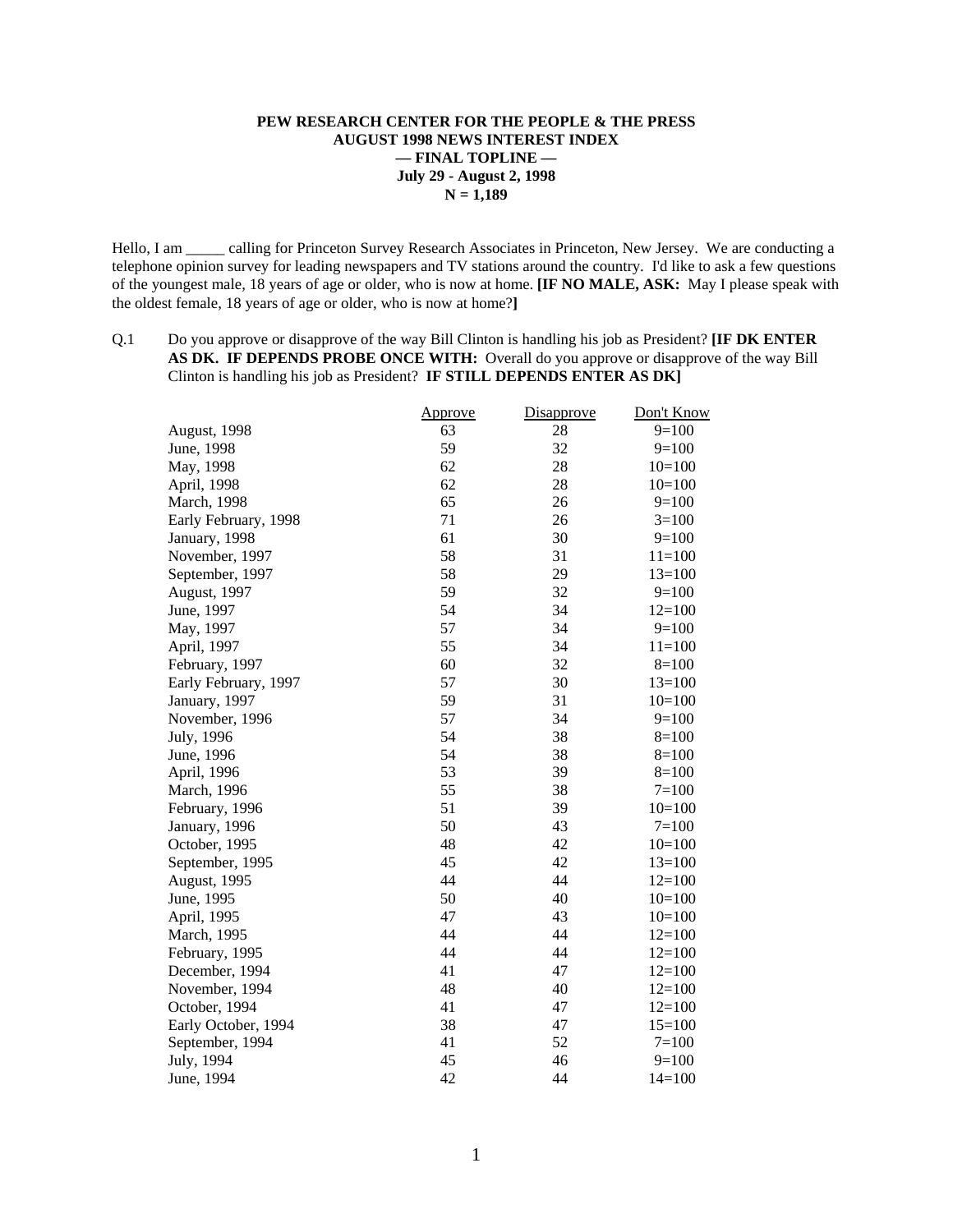# **Q.1 CONTINUED ...**

|                       | Approve | Disapprove | Don't Know |
|-----------------------|---------|------------|------------|
| May, 1994             | 46      | 42         | $12=100$   |
| March, 1994           | 45      | 42         | $13=100$   |
| January, 1994         | 51      | 35         | $14 = 100$ |
| Early January, 1994   | 48      | 35         | $17 = 100$ |
| December, 1993        | 48      | 36         | $16=100$   |
| October, 1993         | 44      | 42         | $14=100$   |
| September, 1993       | 49      | 35         | $16=100$   |
| Early September, 1993 | 43      | 43         | $14 = 100$ |
| <b>August</b> , 1993  | 39      | 46         | $15=100$   |
| May, 1993             | 39      | 43         | $18=100$   |
| Early May, 1993       | 45      | 37         | $18=100$   |
| April, 1993           | 49      | 29         | $22 = 100$ |
| February, 1993        | 56      | 25         | $19=100$   |

### Q.2 Do you approve or disapprove of the job the Republican leaders in Congress are doing? **[IF DK ENTER AS DK. IF DEPENDS PROBE ONCE WITH:** Overall do you approve or disapprove of the job the Republican leaders in Congress are doing? **IF STILL DEPENDS ENTER AS DK]**

|                     | <u>Approve</u> | Disapprove | Don't Know |
|---------------------|----------------|------------|------------|
| <b>August, 1998</b> | 43             | 37         | $20=100$   |
| June, 1998          | 42             | 38         | $20=100$   |
| May, 1998           | 40             | 41         | $19=100$   |
| April, 1998         | 41             | 40         | $19=100$   |
| March, 1998         | 43             | 39         | $18=100$   |
| January, 1998       | 43             | 41         | $16=100$   |
| November, 1997      | 41             | 43         | $16=100$   |
| August, 1997        | 42             | 44         | $14=100$   |
| June, 1997          | 33             | 50         | $17 = 100$ |
| May, 1997           | 40             | 44         | $16=100$   |
| April, 1997         | 40             | 44         | $16=100$   |
| February, 1997      | 44             | 42         | $14 = 100$ |
| January, 1997       | 38             | 47         | $15=100$   |
| November, 1996      | 40             | 43         | $17=100$   |
| July, 1996          | 38             | 48         | $14 = 100$ |
| June, 1996          | 36             | 50         | $14=100$   |
| April, 1996         | 39             | 46         | $15=100$   |
| March, 1996         | 35             | 51         | $14=100$   |
| February, 1996      | 33             | 53         | $14=100$   |
| January, 1996       | 36             | 54         | $10=100$   |
| October, 1995       | 36             | 51         | $13 = 100$ |
| September, 1995     | 36             | 50         | $14=100$   |
| August, 1995        | 38             | 45         | $17=100$   |
| June, 1995          | 41             | 45         | $14=100$   |
| April, 1995         | 44             | 43         | $13=100$   |
| March 1995          | 43             | 39         | $18=100$   |
| December, 1994      | 52             | 28         | $20=100$   |

**NO QUESTION 3**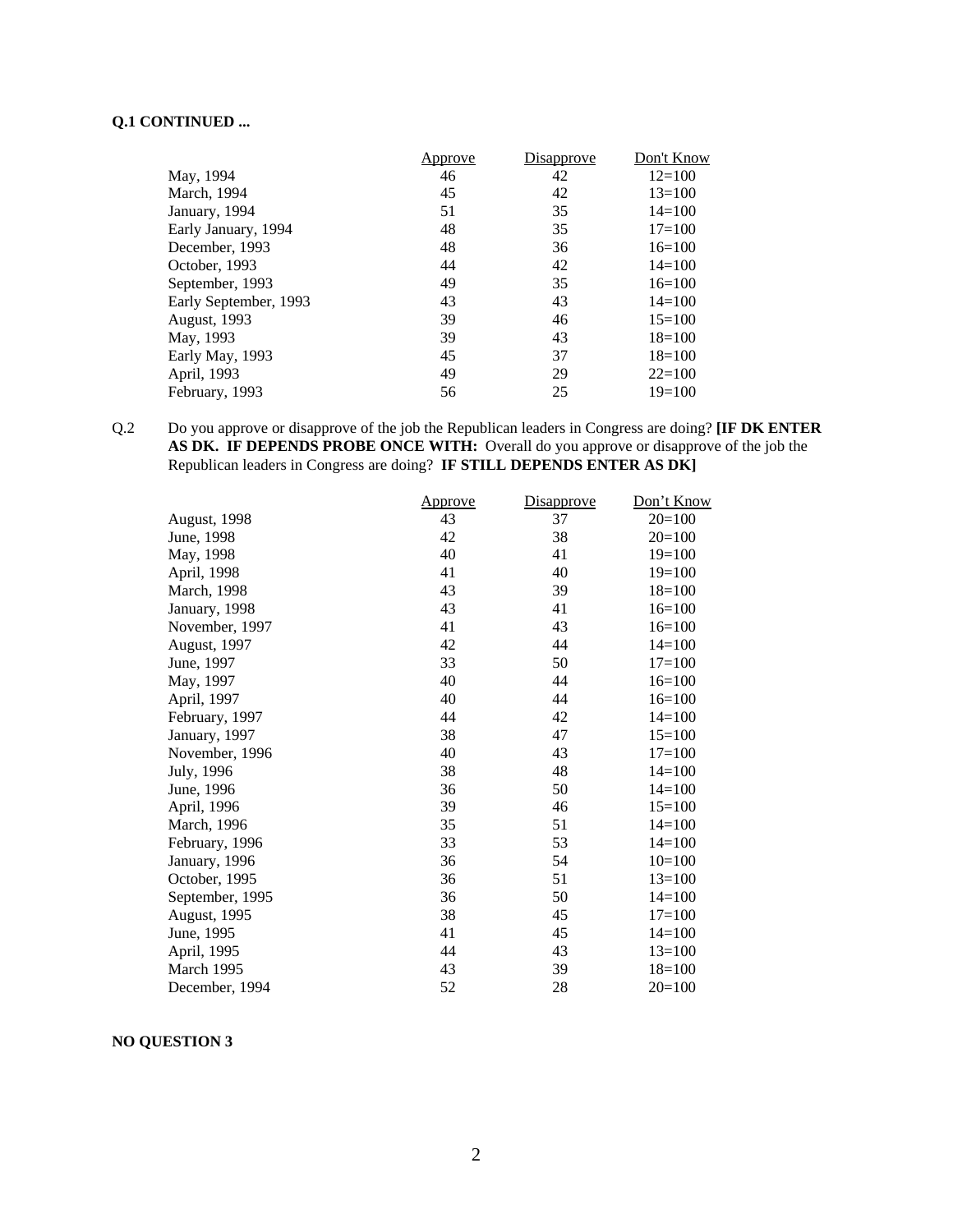Q.4 Now I will read a list of some stories covered by news organizations this past month. As I read each item, tell me if you happened to follow this news story very closely, fairly closely, not too closely, or not at all closely? **[READ AND ROTATE LIST] NOTE: ALWAYS ASK "C" IMMEDIATELY FOLLOWING "B"; ALWAYS ASK "C2"**

**IMMEDIATELY FOLLOWING "C". ROTATE ALL OTHER ITEMS**

|               |                                                 | Very    | Fairly  | Not too | Not at all | (VOL)     |
|---------------|-------------------------------------------------|---------|---------|---------|------------|-----------|
|               |                                                 | Closely | Closely | Closely | Closely    | DK        |
| a.            | News about candidates and election              |         |         |         |            |           |
|               | campaigns in your state and district            | 13      | 30      | 28      | 28         | $1 = 100$ |
|               | June, 1998                                      | 9       | 27      | 33      | 30         | $1 = 100$ |
|               | April, 1998 <sup>1</sup>                        | 16      | 33      | 24      | 27         | $* = 100$ |
|               | November, 1994                                  | 18      | 42      | 25      | 15         | $* = 100$ |
|               | October, 1994                                   | 14      | 38      | 31      | 16         | $1 = 100$ |
|               | Early October, 1994                             | 23      | 34      | 23      | 19         | $1 = 100$ |
|               | September, 1994                                 | 19      | 34      | 29      | 18         | $* = 100$ |
|               | November, 1990 <sup>2</sup>                     | 38      | 34      | 17      | 11         | $* = 100$ |
|               | October, 1990                                   | 18      | 32      | 28      | 22         | $* = 100$ |
| $\mathbf b$ . | The investigation into allegations of           |         |         |         |            |           |
|               | sexual misconduct against Bill Clinton          | 29      | 34      | 22      | 14         | $1 = 100$ |
|               | June, 1998 <sup>3</sup>                         | 28      | 32      | 24      | 15         | $1 = 100$ |
|               | April, 1998                                     | 27      | 39      | 20      | 14         | $* = 100$ |
|               | March, 1998                                     | 30      | 35      | 25      | 9          | $1 = 100$ |
|               | February, 1998 <sup>4</sup>                     | 21      | 44      | 25      | 10         | $* = 100$ |
|               | Early February, 1998                            | 34      | 42      | 17      | 7          | $0=100$   |
| c.            | Monica Lewinsky's agreement to testify          |         |         |         |            |           |
|               | in this matter in return for immunity           |         |         |         |            |           |
|               | from prosecution                                | 24      | 33      | 22      | 19         | $2=100$   |
|               | [ITEM ASKED JULY 30 TO AUGUST 2; N=877]         |         |         |         |            |           |
| c.2           | Bill Clinton's decision to testify by videotape |         |         |         |            |           |
|               | in the Lewinsky investigation                   | 25      | 28      | 23      | 22         | $2=100$   |
| d.            | The heat wave and its impact                    |         |         |         |            |           |
|               | throughout the country                          | 38      | 39      | 14      | $\,8\,$    | $1 = 100$ |
| e.            | The cloning of mice by scientists in Hawaii     | 6       | 15      | 24      | 52         | $3=100$   |
|               | April, 1997 <sup>5</sup>                        | 17      | 33      | 26      | 23         | $1 = 100$ |

<sup>1</sup> In April 1998, September 1994 and October 1990, story was listed as "Candidates and election campaigns in your state."

<sup>2</sup> In November 1990, story was listed as "Candidates and elections in your state."

<sup>3</sup> In June, April and March 1998 story was listed as "Allegations of sexual misconduct against Bill Clinton."

<sup>4</sup> In February 1998, story was listed as "Allegations that President Clinton had an affair with former White House intern, Monica Lewinsky."

<sup>5</sup> In April 1997, story was listed as "The cloning of a sheep by a Scottish biologist."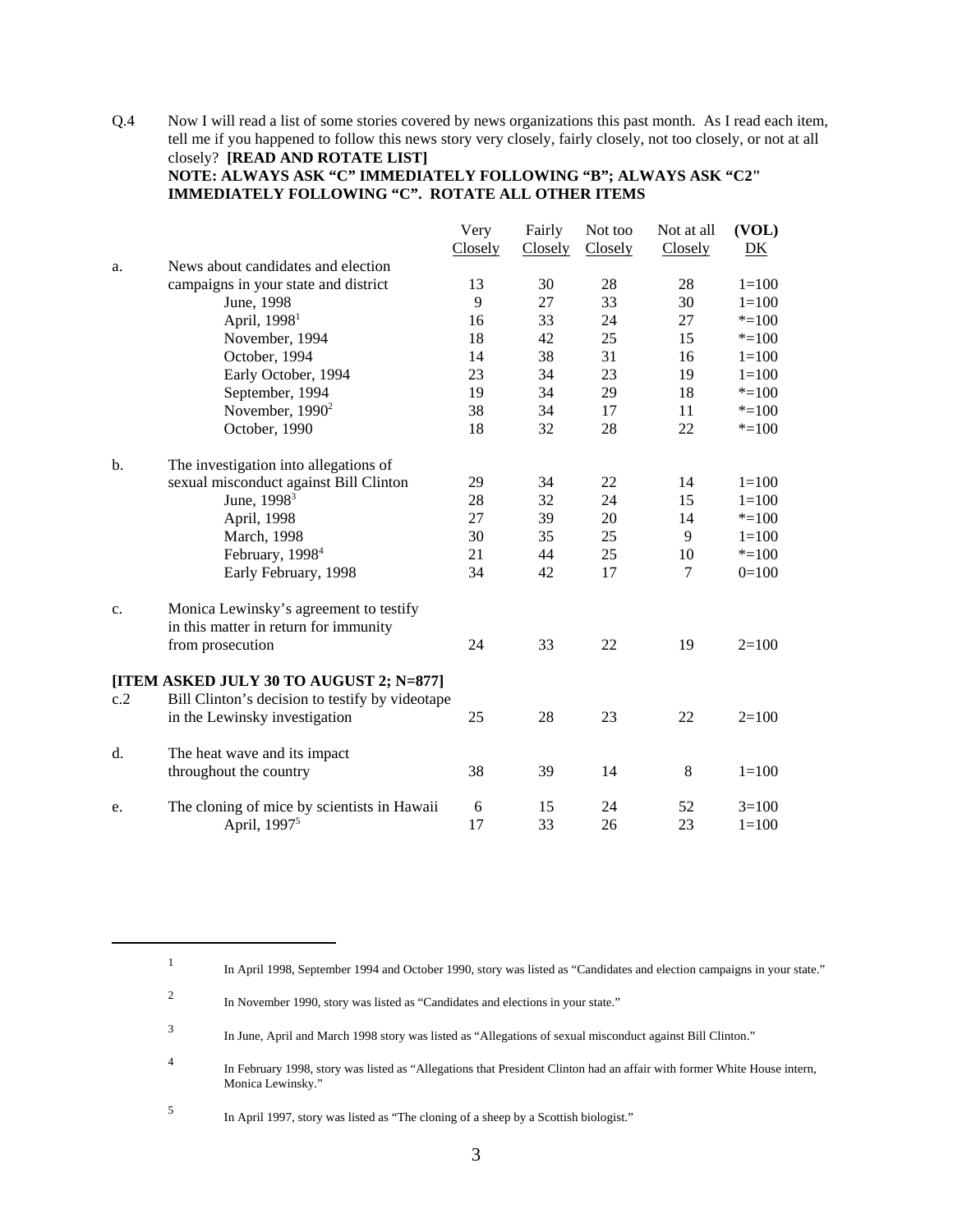### **Q.4 CONTINUED ...**

|    |                                                                     | Verv<br>Closely | Fairly<br>Closely | Not too<br>Closely | Not at all<br>Closely | (VOL)<br><u>DK</u> |
|----|---------------------------------------------------------------------|-----------------|-------------------|--------------------|-----------------------|--------------------|
| f. | The shooting of two police officers<br>at the United States Capitol | 45              | 37                | 13                 | 4                     | $1 = 100$          |
| g. | President Clinton's trip to China                                   | 14              | 28                | 28                 | 29                    | $1 = 100$          |
| h. | The end of the United Auto Workers<br>strike against General Motors | 20              | 34                | 26                 | 19                    | $1 = 100$          |

On another subject...

Q.5 If the elections for U.S. Congress were being held TODAY, would you vote for the Republican Party's candidate or the Democratic Party's candidate for Congress in your district?

# **IF RESPONDENT ANSWERED '3' OR '9' IN Q.5, ASK:**

Q.5a As of TODAY, do you LEAN more to the Republican or the Democrat?

### **BASED ON REGISTERED VOTERS: [N=852]**

|                                   | Republican/ | Democrat/ | Other/    |
|-----------------------------------|-------------|-----------|-----------|
|                                   | Lean Rep.   | Lean Dem. | Undecided |
| August, 1998                      | 42          | 49        | $9=100$   |
| June, 1998                        | 44          | 46        | $10=100$  |
| March, 1998                       | 40          | 52        | $8=100$   |
| February, 1998                    | 41          | 50        | $9=100$   |
| January, 1998                     | 41          | 51        | $8=100$   |
| August, 1997                      | 45          | 48        | $7 = 100$ |
| Early November, 1996 <sup>6</sup> | 44          | 48        | $8=100$   |
| October, 1996                     | 42          | 49        | $9=100$   |
| Late September, 1996              | 43          | 49        | $8=100$   |
| Early September, 1996             | 43          | 51        | $6=100$   |
| July, 1996                        | 46          | 47        | $7 = 100$ |
| June, 1996                        | 44          | 50        | $6=100$   |
| March, 1996                       | 44          | 49        | $7 = 100$ |
| January, 1996                     | 46          | 47        | $7 = 100$ |
| October, 1995                     | 48          | 48        | $4=100$   |
| <b>August, 1995</b>               | 50          | 43        | $7=100$   |
| November, 1994                    | 45          | 43        | $12=100$  |
| October, 1994                     | 47          | 44        | $9=100$   |
| Early October, 1994               | 52          | 40        | $8=100$   |
| September, 1994                   | 48          | 46        | $6=100$   |
| July, 1994                        | 45          | 47        | $8=100$   |

<sup>6</sup> Based on likely voters.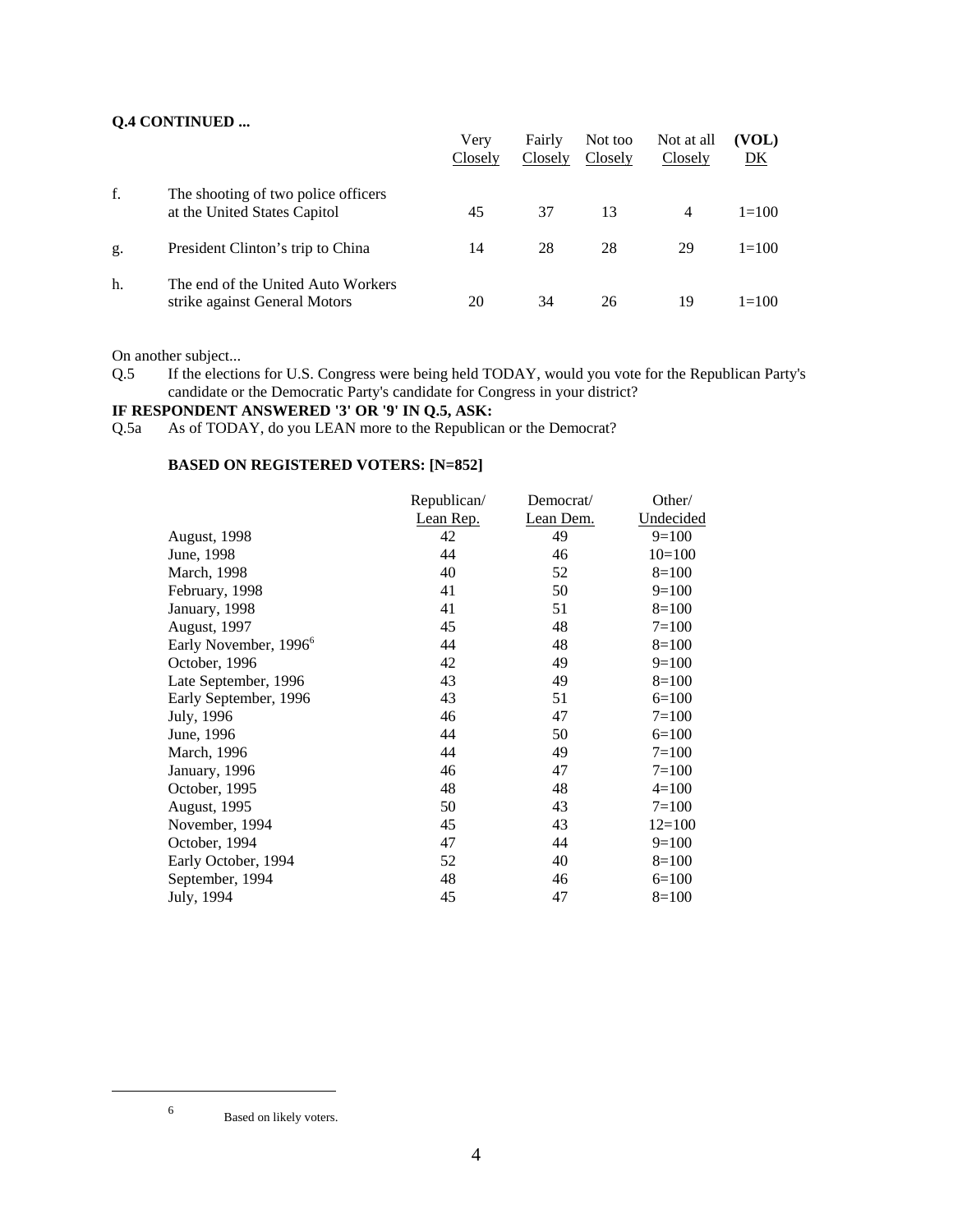Q.6 What will make the biggest difference in how you vote for Congress in your district — national issues, local or state issues, the candidate's political party, or the candidate's character or experience? **(IF MORE THAN ONE, PROBE WITH:** Well, which is most important?**)**

| DAOLD ON REGISTERED TOTERS. [11-022] |          |             |           |            |                |        |           |
|--------------------------------------|----------|-------------|-----------|------------|----------------|--------|-----------|
|                                      | National | State/local | Political | Character/ |                |        | DK/       |
|                                      | Issue    | Issue       | Party     | Experience | Other          | None   | Ref       |
| August, 1998                         | 20       | 38          |           | 31         | 2              | $\ast$ | $4=100$   |
| June, 1998                           | 22       | 37          | 4         | 32         |                | 1      | $3=100$   |
| March, 1998                          | 18       | 37          | 6         | 35         |                |        | $2=100$   |
| November, 1996                       | 23       | 38          | 6         | 25         | 2              | *      | $6=100$   |
| October, 1996                        | 19       | 45          |           | 26         |                |        | $1 = 100$ |
| Late September, 1996                 | 25       | 38          | 6         | 24         | $\mathfrak{D}$ | *      | $5=100$   |
| Early September, 1996                | 18       | 42          | 6         | 30         |                | *      | $3=100$   |
| November, 1994                       | 22       | 38          |           | 30         |                | *      | $4=100$   |
| Late October, 1994                   | 22       | 38          | 3         | 29         | 3              |        | $4=100$   |
| Early October, 1994                  | 22       | 27          |           | 39         | 2              |        | $4=100$   |
| CBS/NYT: 10/24-28, 1986              | 22       | 25          | 6         | 40         |                |        | $5=100$   |
| CBS/NYT: 9/28-10/1, 1986             | 20       | 23          | 9         | 41         | 3              | *      | $4=100$   |
|                                      |          |             |           |            |                |        |           |

# **BASED ON REGISTERED VOTERS: [N=852]**

#### **ROTATE QUESTIONS 7 AND 8.**

Q.7 Do you think of your vote for Congress this fall as a vote for Bill Clinton, as a vote against Bill Clinton, or isn't Bill Clinton much of a factor in your vote?

#### **BASED ON REGISTERED VOTERS: [N=852]**

|                                   |     |         | Not a  | DK/       |
|-----------------------------------|-----|---------|--------|-----------|
|                                   | For | Against | Factor | Ref.      |
| August, 1998                      | 21  | 18      | 57     | $4=100$   |
| June, 1998                        | 20  | 18      | 57     | $5=100$   |
| March, 1998                       | 21  | 15      | 59     | $5=100$   |
| September, 1996                   | 24  | 18      | 51     | $7 = 100$ |
| November, 1994                    | 17  | 21      | 55     | $7 = 100$ |
| October, 1994                     | 17  | 21      | 57     | $5=100$   |
| Early October, 1994               | 17  | 23      | 54     | $6=100$   |
| CBS/NYT (BUSH): 10/28-31, 1990    | 19  | 15      | 61     | $6=100$   |
| CBS/NYT (REAGAN): 10/24-28, 1986  | 26  | 12      | 55     | $7 = 100$ |
| CBS/NYT (REAGAN): 9/28-10/1, 1986 | 26  | 16      | 51     | $7 = 100$ |
| CBS/NYT (REAGAN): 10/23-28, 1982  | 23  | 21      | 51     | $5=100$   |
|                                   |     |         |        |           |

Q.8 Thinking about your vote for Congress this fall, will the issue of which party controls Congress, the Republicans or the Democrats, be a factor in your vote, or not?

#### **BASED ON REGISTERED VOTERS: [N=852]** June

|                |                       | Julie |
|----------------|-----------------------|-------|
|                |                       |       |
| 44             | Yes, will be a factor | 45    |
| .53            | No, will not          | 51    |
| $\overline{3}$ | Don't know/Refused    |       |
| $100 -$        |                       |       |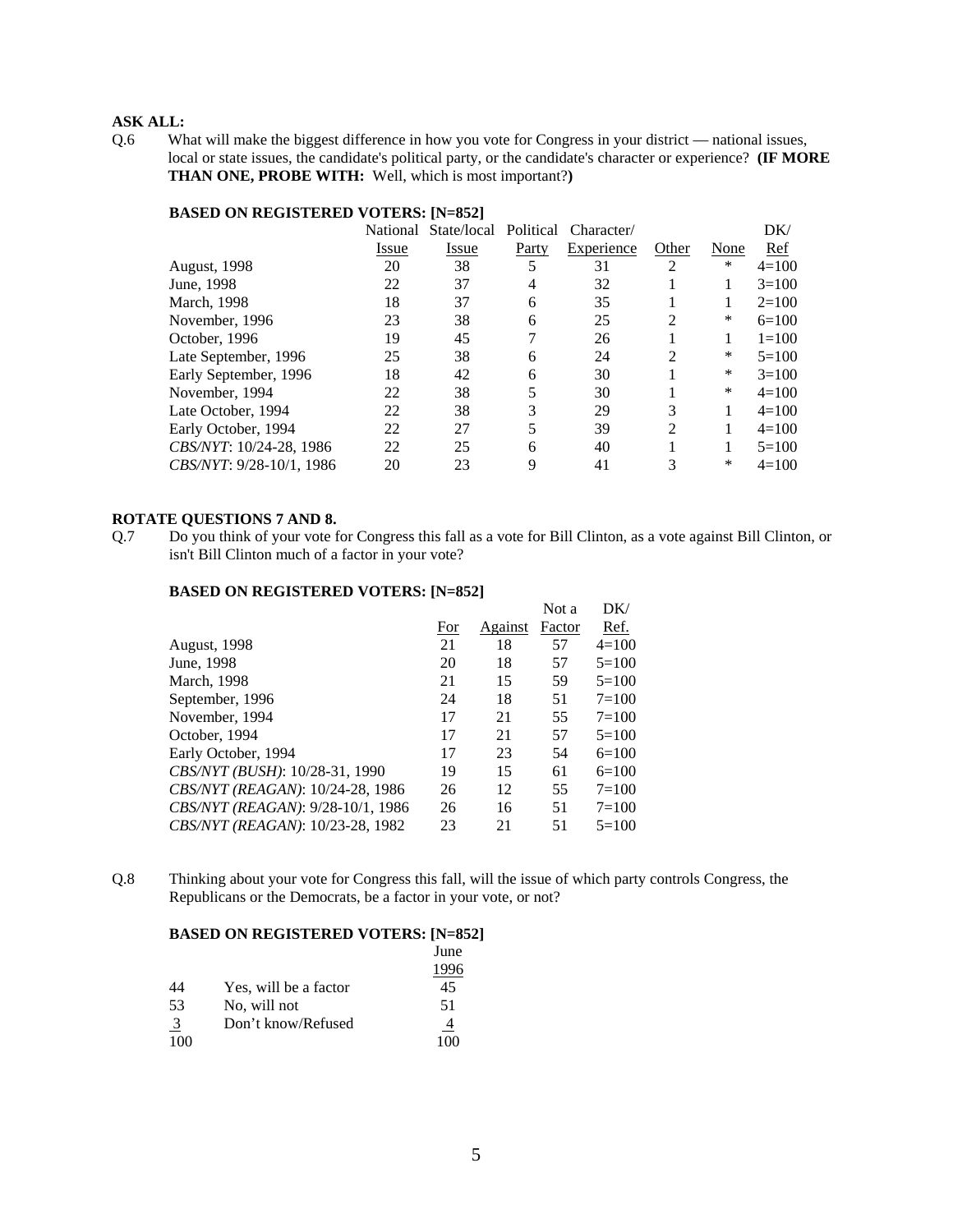Now I would like to ask you about some things that have been in the news. Not everyone will have heard about them...

- Q.9 There has been some talk about George W. Bush as a possible candidate for president in the year 2000. Do you happen to know who he is? **(DO NOT READ RESPONSES)**
	- 56 Correct Answer
		- 24 Governor of Texas (*correct*)
		- 32 George Bush's son; son of former president (*correct*)
	- 17 Former president
	- 1 Florida governor; candidate for governor in Florida
	- 4 All other mentions
	- 22 Don't know/Refused
	- $\overline{100}$
- Q.10 Do you happen to know what country's team won the World Cup soccer tournament this year? **(DO NOT READ RESPONSES)**
	- 38 France/French team *(correct)*
	- 4 Brazil
	- **Italy**
	- 1 Germany<br>\* Croatia
	- Croatia
	- 6 All other mentions
	- 50 Don't know/Refused
	- 100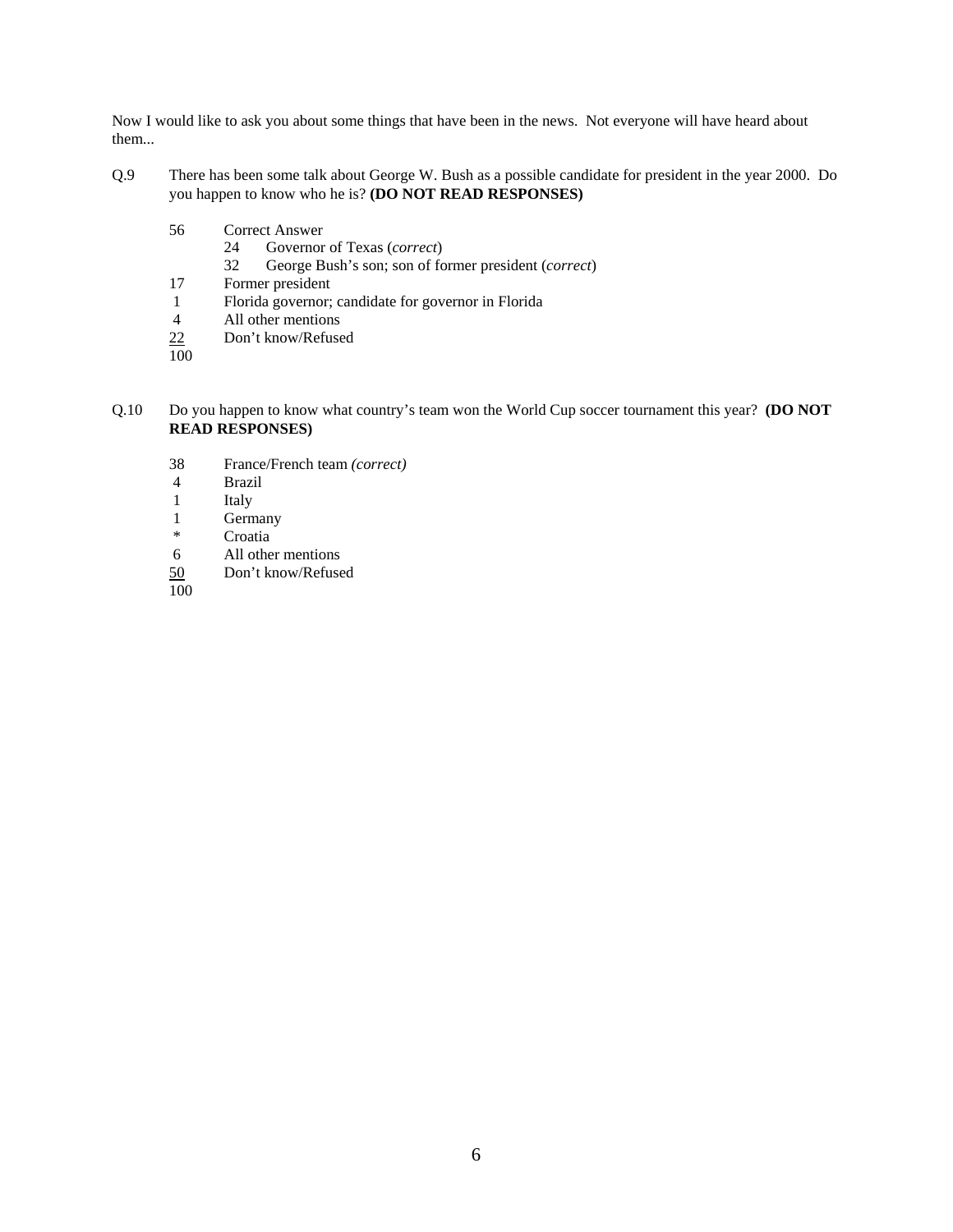### **NOW, ON ANOTHER SUBJECT...**

Q.10a All in all, are you satisfied or dissatisfied with the way things are going in this country today?

|                              | <b>Satisfied</b> | Dissatisfied | No Opinion |
|------------------------------|------------------|--------------|------------|
| August, 1998                 | 50               | 44           | $6=100$    |
| February, 1998               | 59               | 37           | $4 = 100$  |
| January, 1998                | 46               | 50           | $4=100$    |
| September, 1997              | 45               | 49           | $6=100$    |
| August, 1997                 | 49               | 46           | $5=100$    |
| January, 1997                | 38               | 58           | $4 = 100$  |
| July, 1996                   | 29               | 67           | $4=100$    |
| March, 1996                  | 28               | 70           | $2=100$    |
| October, 1995                | 23               | 73           | $4=100$    |
| June, 1995                   | 25               | 73           | $2=100$    |
| April, 1995                  | 23               | 74           | $3=100$    |
| July, 1994                   | 24               | 73           | $3=100$    |
| March, 1994                  | 24               | 71           | $5=100$    |
| October, 1993                | 22               | 73           | $5=100$    |
| September, 1993              | 20               | 75           | $4=100$    |
| May, 1993                    | 22               | 71           | $7 = 100$  |
| January, 1993                | 39               | 50           | $11 = 100$ |
| January, 1992                | 28               | 68           | $4=100$    |
| November, 1991               | 34               | 61           | $5=100$    |
| Late February, 1991 (Gallup) | 66               | 31           | $3 = 100$  |
| <b>August</b> , 1990         | 47               | 48           | $5=100$    |
| May, 1990                    | 41               | 54           | $5=100$    |
| January, 1989                | 45               | 50           | $5=100$    |
| September, 1988              | 50               | 45           | $5=100$    |
| May, 1988                    | 41               | 54           | $5=100$    |
| January, 1988                | 39               | 55           | $6=100$    |

Q.11 In general, do you think news organizations get the facts straight, or do you think that their stories and reports are often inaccurate?

|     |                          | Feb  | Feb  | Jan  | Aug  | Aug  | Mav  | Jan  | June |
|-----|--------------------------|------|------|------|------|------|------|------|------|
|     |                          | 1998 | 1997 | 1992 | 1989 | 1988 | 1988 | 1988 | 1985 |
| 33  | Get facts straight       | 34   |      | 49   | 54   | 40   | 48   | 44   | 55   |
| 58  | Stories often inaccurate | 63   | 56   | 44   | 44   | 50   | 43   | 48   | 34   |
| 9   | Don't know/Refused       |      |      |      |      | 10   |      |      |      |
| 100 |                          | 100  | 100  | 100  | 100  | 100  | 100  | 100  | 100  |

- Q.12 Some journalists and news organizations have been in the news recently because of inaccurate or questionable reporting. Did you see or hear anything recently about CNN and Time magazine's admission that their story about possible nerve-gas use during the Vietnam War was inaccurate?
	- 49 Aware<br>49 Not aw Not aware Don't know  $\frac{2}{100}$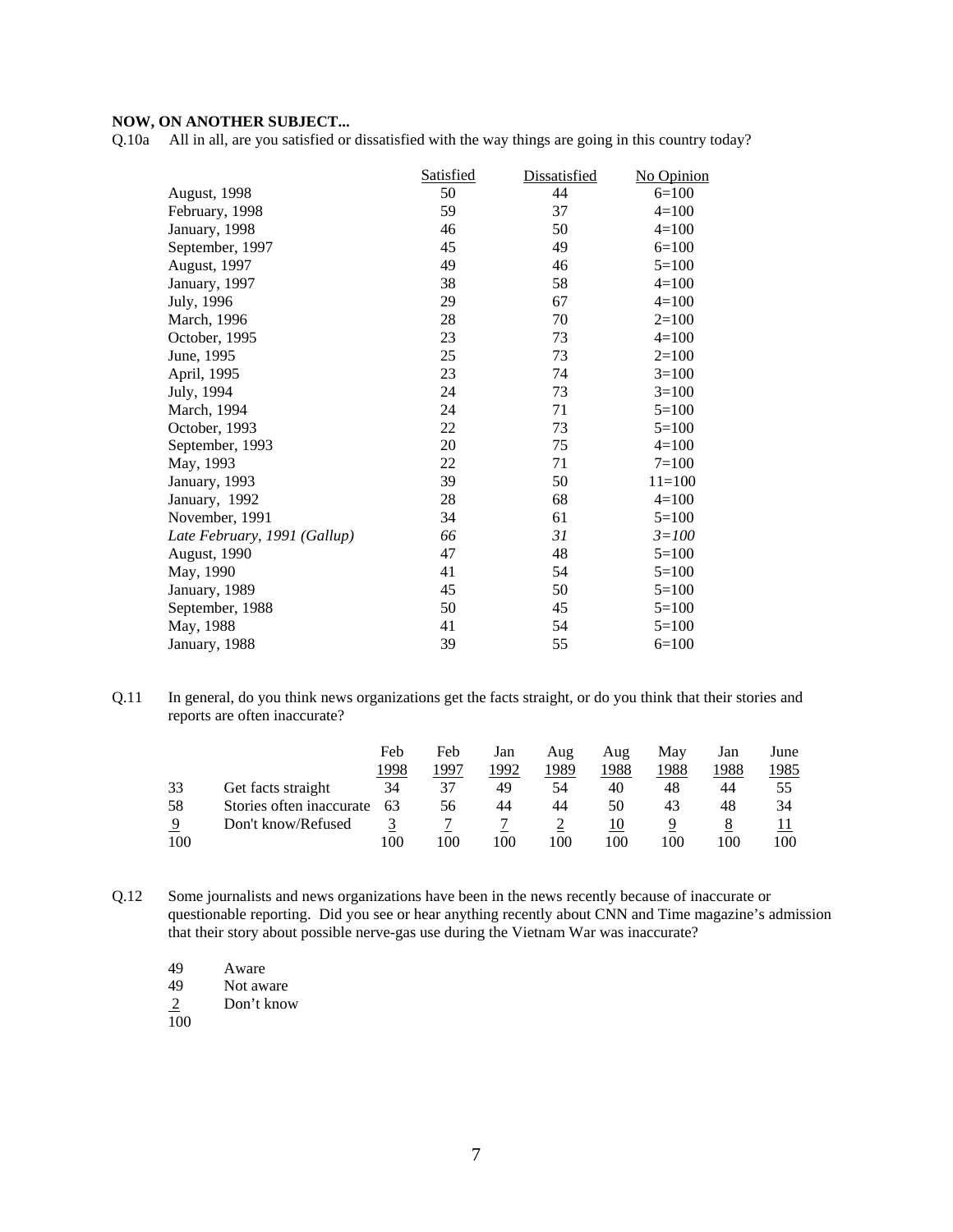- Q.13 Do you think this case of inaccuracy is an isolated incident, OR do you think the news media as a whole is generally less accurate these days?
	- 31 Isolated incidents
	- 55 Media generally less accurate
	- 14 Don't know/Refused
	- 100

#### **ON ANOTHER SUBJECT.... ASK FORM 1 ONLY: [N:595]**

Q.14F1 This year, have Republicans and Democrats in Washington been working together more to solve problems, OR have they been bickering and opposing one another more than ususal?

|     |                          | Nov  | Aug  | June | Oct  | Aug  |
|-----|--------------------------|------|------|------|------|------|
|     |                          | 1997 | 1997 | 1997 | 1995 | 1993 |
| 27  | Working together more    | 38   | 43   | 34   | 21   | 20   |
| 51  | Opposing each other more | 45   | 46   | 49   | 72.  | 57   |
| 8   | Same as in past (VOL)    |      | 3    | h    |      | 13   |
| 14  | Don't know/Refused       | 10   | 8    |      |      |      |
| 100 |                          | 100  | 100  | 100  | 100  | 100  |

### **ASK FORM 2 ONLY: [N=594]**

Q.15F2 Compared to recent Congresses, would you say THIS Congress has accomplished more, accomplished less, or accomplished about the same amount?

|     |                    | <b>Nov</b> | April    |
|-----|--------------------|------------|----------|
|     |                    | 1997       | 99       |
| 18  | More               | 23         | 10       |
| 15  | Less               | 12         | 22       |
| 60  | Same               | 59         | 59       |
|     | Don't know/Refused | O          | <u>9</u> |
| 100 |                    | 100        | 100      |

## **ASK ALL:**

Q.16 If it turns out that the federal government has a budget SURPLUS this year, in your opinion, which ONE of the following should be done with the available money? Should the money be used (**INSERT ITEM; ROTATE**)

|                |                                                             | June | Jan  |
|----------------|-------------------------------------------------------------|------|------|
|                |                                                             | 1998 | 1998 |
| 10             | For a tax cut:                                              | 9    | 11   |
| 19             | To pay off the national debt more quickly;                  | 17   | 22   |
| 29             | For increased spending on domestic                          | 28   | 33   |
|                | programs such as health, education, and the<br>environment; |      |      |
| 39             | To help make the Social Security and                        | 44   | 32   |
|                | Medicare programs financially sound;                        |      |      |
| $\overline{3}$ | Don't know/Refused (VOL)                                    |      |      |
| 100            |                                                             |      |      |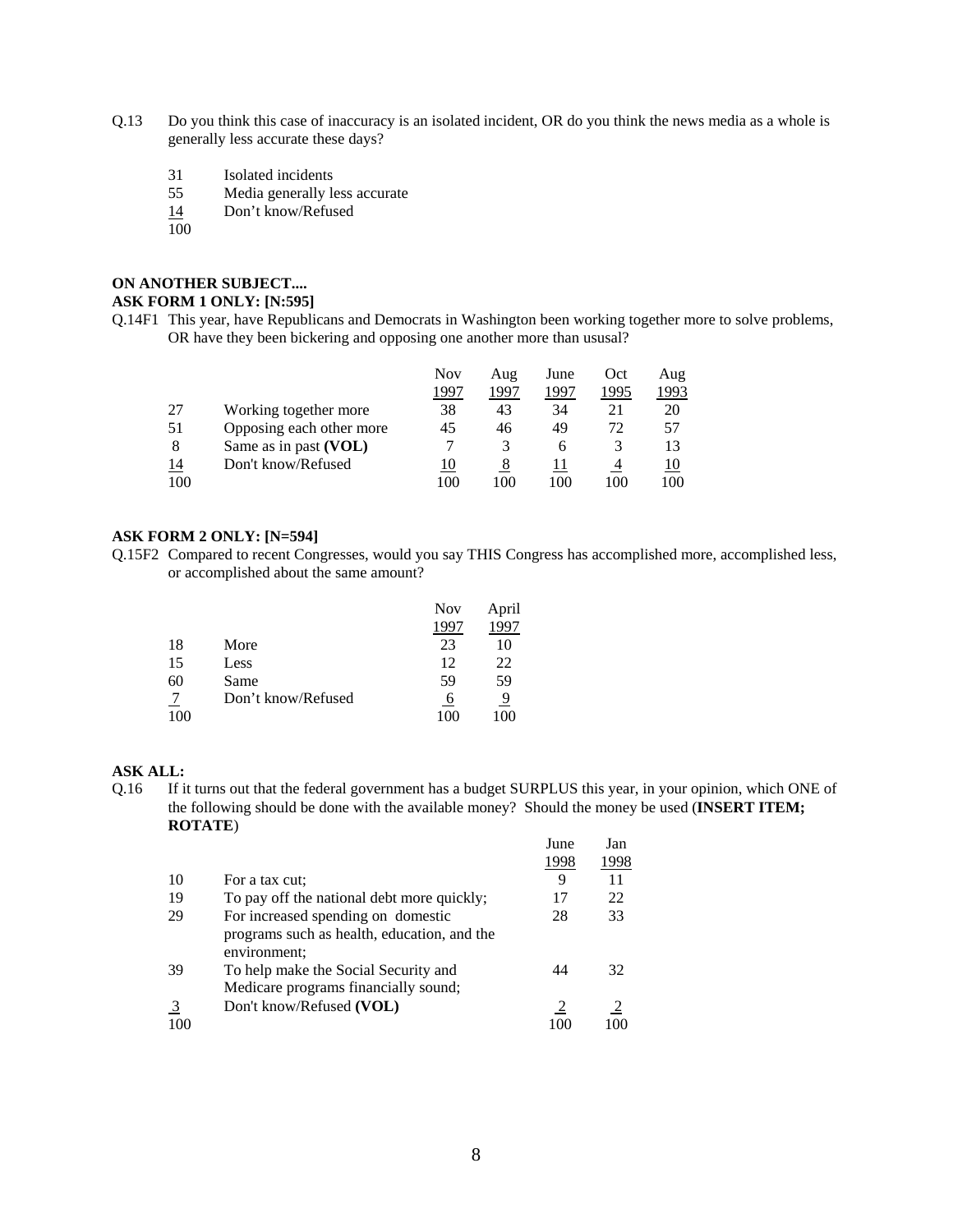#### **ASK FORM 1 ONLY: [N=595]**

Q.17F1 Still thinking about the budget surplus, if there were only TWO options which would you prefer — a tax cut, or making Social Security financially sound?

#### **ASK FORM 2 ONLY: [N=594]**

- Q.18F2 Still thinking about the budget surplus, if there were only TWO options which would you prefer making Social Security financially sound, or a tax cut?
	- 22 Tax cut<br>76 Make S
	- Make Social Security financially sound
	- 1 Both/some of each **(VOL-- DO NOT READ)**
	- 1 Don't know/Refused

100

(N=1189)

#### **ASK ALL:**

- Q.19 In your opinion, should the federal government create national standards to protect the rights of patients in HMOs and managed health care plans, OR would this get the government too involved in health care?
	- 53 Government should create national standards<br>35 Too much government involvement
	- Too much government involvement
	- 12 Don't know/Refused
	- 100
- Q.20 Do you think the laws should be changed to allow patients to sue insurance companies which deny or delay medical treatments, OR do you think this would increase the costs of insurance too much?
	- 53 Laws should be changed
	- 35 Would increase costs too much
	- 12 Don't know/Refused
	- $\overline{100}$
- Q.20a Who do you have the most confidence in to do the right thing regarding the regulation of HMOs and managed care plans — the Republicans in Congress or the Democrats in Congress?
	- 29 Republicans<br>39 Democrats
	- Democrats
	- 32 Don't know
	- 100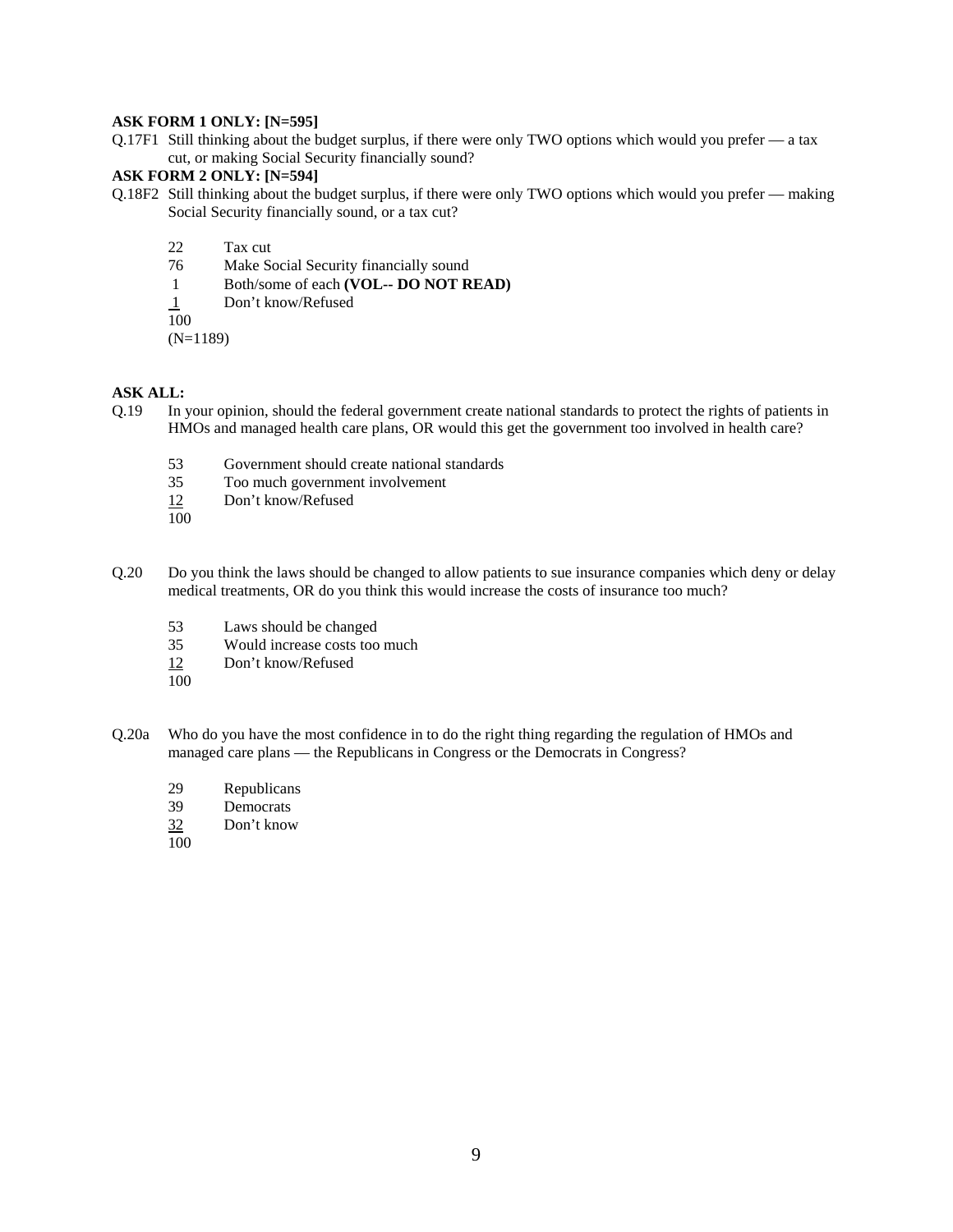Q.21 Next, I'd like your overall opinion of some foreign countries. First, is your overall opinion of **(INSERT ITEM; ROTATE**) very favorable, mostly favorable, mostly Unfavorable, or very unfavorable? **(INTERVIEWERS: PROBE TO DISTINGUISH BETWEEN "NEVER HEARD OF" AND "CAN'T RATE")**

|                 |                                     | Very           | Mostly | Mostly           | Very                                                      | Never        | Can't      |
|-----------------|-------------------------------------|----------------|--------|------------------|-----------------------------------------------------------|--------------|------------|
|                 |                                     |                |        |                  | Favorable Favorable Unfavorable Unfavorable Heard Of Rate |              |            |
| <b>ASK ALL:</b> |                                     |                |        |                  |                                                           |              |            |
| a.              | China                               | 5              | 27     | 34               | 19                                                        | 1            | $14 = 100$ |
|                 | Gallup: June 1998                   | 5              | 34     | 42               | 9                                                         | $10=100$     |            |
|                 | Gallup: June 1997                   | 5              | 28     | 36               | 14                                                        | $17=100$     |            |
|                 | Gallup: March 1996                  | 6              | 33     | 35               | 16                                                        | $10=100$     |            |
|                 | Gallup: February 1994               | $\overline{4}$ | 37     | 38               | 15                                                        | $7 = 100$    |            |
|                 | Gallup: November 1993               | 5              | 36     | 39               | 12                                                        | $8=100$      |            |
|                 | Gallup: March 1991                  | 5              | 30     | 35               | 18                                                        | $12=100$     |            |
|                 | Gallup: August 1989                 | 5              | 26     | 35               | 23                                                        | $11=100$     |            |
|                 | Gallup: March 1989                  | 12             | 60     | 10               | 3                                                         | $15=100$     |            |
|                 | Gallup: September 1979 <sup>7</sup> | 18             | 46     | 18               | $\overline{7}$                                            | $10=100$     |            |
|                 | ASK FORM 1 ONLY: [N=595]            |                |        |                  |                                                           |              |            |
| $\mathbf{b}$ .  | India                               | $\overline{4}$ | 25     | 27               | 15                                                        | $\mathbf{1}$ | $28=100$   |
| c.              | Russia                              | 4              | 33     | 32               | 14                                                        | ∗            | $17 = 100$ |
|                 | Gallup: November 1997               | 7              | 49     | 29               | $\overline{7}$                                            | $8=100$      |            |
|                 | Gallup: March 1996                  | 6              | 46     | 29               | 10                                                        | $9=100$      |            |
|                 | Gallup: April 1995                  | 5              | 44     | 32               | 12                                                        | $7 = 100$    |            |
|                 | Gallup: February 1994               | 8              | 48     | 28               | 11                                                        | $5 = 100$    |            |
| d.              | Germany                             | 13             | 52     | 14               | $\mathfrak s$                                             | ∗            | $16=100$   |
|                 | Gallup: March 1996                  | 17             | 58     | 13               | 3                                                         | $9=100$      |            |
|                 | Gallup: June 1993                   | 10             | 53     | 19               | 9                                                         | $9=100$      |            |
|                 | Gallup: February 1992               | 17             | 57     | 14               | 6                                                         | $6=100$      |            |
|                 | Gallup: March 1991                  | 16             | 62     | 11               | $\mathfrak{Z}$                                            | $9=100$      |            |
|                 | Gallup: February 1991               | 15             | 60     | 13               | 3                                                         | $9=100$      |            |
| e.              | <b>Great Britain</b>                | 23             | 50     | $\boldsymbol{6}$ | $\mathfrak s$                                             | $\mathbf{1}$ | $15=100$   |
|                 | Gallup: March 1996                  | 30             | 51     | 8                | $\overline{c}$                                            | $9=100$      |            |
|                 | Gallup: March 1991                  | 49             | 40     | $\overline{4}$   | $\mathbf{1}$                                              | $8=100$      |            |
|                 | Gallup: February 1991               | 45             | 45     | 3                | $\mathbf{1}$                                              | $6=100$      |            |
|                 | Gallup: March 1989                  | 29             | 57     | $\overline{4}$   | 3                                                         | $7 = 100$    |            |

<sup>7</sup> In September 1979 question referred to "Mainland China"; categories were "somewhat" instead of "mostly."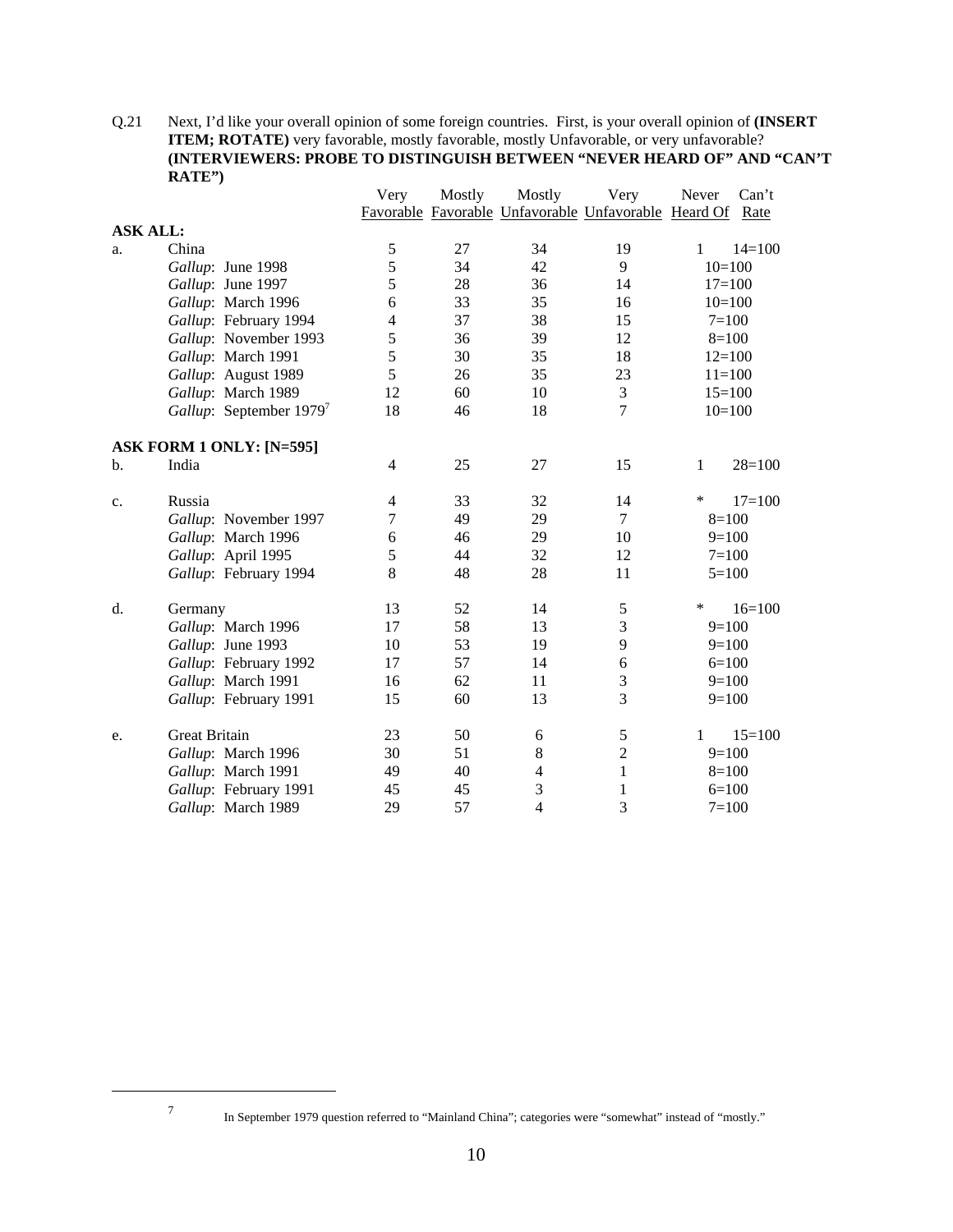# **Q.21 CONTINUED ...**

|                |          |                                 | Very             | Mostly         | Mostly | Very                                                 | Never          | Can't      |
|----------------|----------|---------------------------------|------------------|----------------|--------|------------------------------------------------------|----------------|------------|
|                |          |                                 |                  |                |        | Favorable Favorable Unfavorable Unfavorable Heard Of |                | Rate       |
|                |          | <b>ASK FORM 2 ONLY: [N=594]</b> |                  |                |        |                                                      |                |            |
| f.             | Japan    |                                 | 9                | 53             | 15     | $8\,$                                                | $\mathbf{1}$   | $14=100$   |
|                |          | Gallup: March 1996              | 12               | 53             | 18     | $\tau$                                               |                | $10=100$   |
|                |          | Gallup: November 1995           | $\overline{4}$   | 42             | 34     | 11                                                   |                | $10=100$   |
|                |          | Gallup: Early June 1994         | 6                | 40             | 32     | 12                                                   |                | $10=100$   |
|                |          | Gallup: Mid June 1994           | $\overline{7}$   | 53             | 20     | 9                                                    |                | $11=100$   |
|                |          | Gallup: Early February 1994     | 8                | 62             | 19     | 8                                                    |                | $4=100$    |
|                |          | Gallup: Late February 1994      | $\boldsymbol{7}$ | 47             | 28     | 14                                                   |                | $4=100$    |
|                |          | Gallup: June 1993               | $\overline{7}$   | 41             | 30     | 16                                                   |                | $6=100$    |
|                |          | Gallup: February 1992           | 9                | 38             | 28     | 22                                                   |                | $3=100$    |
|                |          | Gallup: November 1991           | $\overline{7}$   | 41             | 29     | 12                                                   |                | $11=100$   |
|                |          | Gallup: March 1991              | 10               | 55             | 19     | $\tau$                                               |                | $9=100$    |
|                |          | Gallup: February 1991           | 11               | 51             | 21     | 9                                                    |                | $8=100$    |
|                |          | Gallup: August 1989             | 10               | 48             | 23     | 10                                                   |                | $9=100$    |
|                |          | Gallup: March 1989              | 12               | 57             | 16     | 7                                                    |                | $8=100$    |
|                |          | Gallup: December 1987           | 21               | 51             | 15     | 6                                                    |                | $7 = 100$  |
|                |          | Gallup: September 1979          | 32               | 50             | 8      | $\overline{4}$                                       |                | $7 = 100$  |
|                |          |                                 |                  |                |        |                                                      |                |            |
| g.             | Mexico   |                                 | $8\,$            | 38             | 27     | 13                                                   | $\mathbf{1}$   | $13=100$   |
|                |          | Gallup: March 1996              | 11               | 46             | 23     | 9                                                    |                | $11 = 100$ |
|                |          | Gallup: June 1993               | $\tau$           | 36             | 35     | 14                                                   |                | $8=100$    |
|                |          | Gallup: March 1991              | 12               | 53             | 18     | $\overline{4}$                                       |                | $13=100$   |
|                |          | Gallup: March 1989              | $\boldsymbol{7}$ | 55             | 21     | 6                                                    |                | $11=100$   |
| h.             | Iran     |                                 | 1                | 10             | 35     | 40                                                   | $\mathbf{1}$   | $13=100$   |
|                |          | Gallup: March 1996              | $\mathbf{1}$     | 5              | 38     | 46                                                   |                | $10=100$   |
|                |          | Gallup: August 1991             | $\mathbf{1}$     | 12             | 44     | 35                                                   |                | $9=100$    |
|                |          | Gallup: March 1991              | $\mathfrak{Z}$   | 11             | 41     | 35                                                   |                | $10=100$   |
|                |          | Gallup: February 1991           | $\overline{2}$   | 11             | 39     | 40                                                   |                | $8=100$    |
|                |          | Gallup: August 1989             | $\mathbf{1}$     | $\overline{4}$ | 27     | 62                                                   |                | $6=100$    |
|                |          | Gallup: March 1989              | $\mathbf{1}$     | $\overline{4}$ | 27     | 62                                                   |                | $6=100$    |
| $\mathbf{i}$ . | Pakistan |                                 | $\mathbf{1}$     | 15             | 32     | 21                                                   | $\overline{2}$ | $29=100$   |
| j.             | Cuba     |                                 | 3                | 18             | 36     | 26                                                   | 1              | $16=100$   |
|                | CBS:     | January 1998 <sup>8</sup>       | $\mathfrak{Z}$   | 20             | 35     | 24                                                   |                | $18=100$   |
|                |          | Gallup: March 1996              | $\overline{2}$   | $\,8\,$        | 40     | 41                                                   |                | $9=100$    |
|                |          | Gallup: April 1977              | $\overline{3}$   | 30             | 31     | 21                                                   |                | $15=100$   |

<sup>8</sup> In January 1998 and April 1977 categories were "somewhat" instead of "mostly."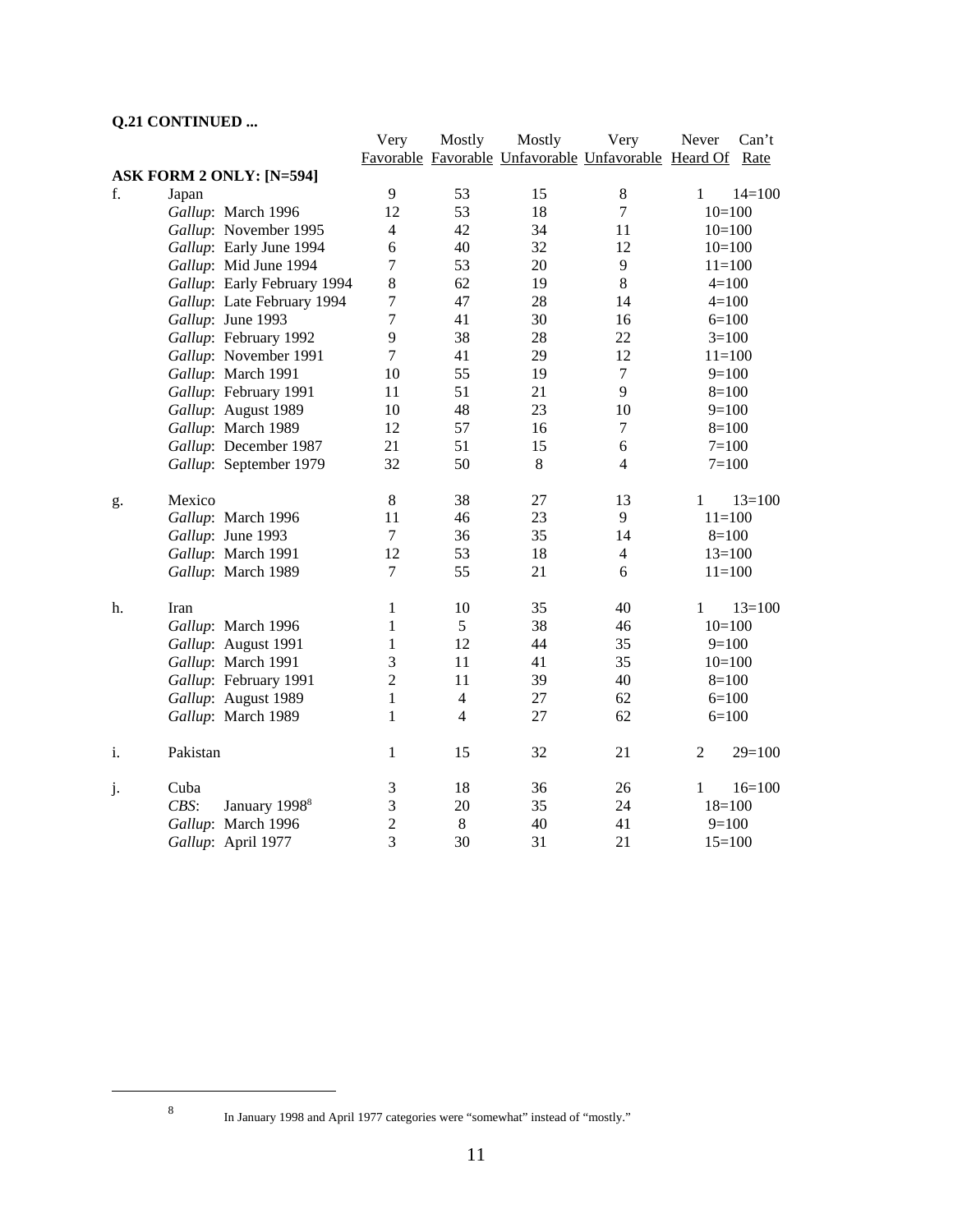Q.22 From what you know or have read, do you think that China's government is becoming more democratic and is allowing more freedoms for Chinese citizens, or do you think this is not happening?

|           |                          | Gallup       |
|-----------|--------------------------|--------------|
|           |                          | Oct 1997     |
| 35        | Becoming more democratic | 26           |
| 51        | Not happening            | 64           |
| <u>14</u> | Don't know/Refused       | 10           |
| 100       |                          | $00^{\circ}$ |

Q.23 Do you think that China's economy is becoming more like the kind of free-market system found in the United States and other Western countries, or do you think this is not happening?

|     |                    | Gallup   |
|-----|--------------------|----------|
|     |                    | Oct 1997 |
| 41  | More free-market   | 34       |
| 44  | Not happening      | 55       |
| 15  | Don't know/Refused | 11       |
| 100 |                    |          |

### **ON ANOTHER SUBJECT....**

### **ASK FORM 1 ONLY: [N=751]**

Q.24F1 Now, a few questions about the allegations of sexual misconduct against President Clinton. Thinking specifically about these allegations, how important an issue do you think this whole situation is to the nation — of great importance, of some importance, or of very little importance?

|                |                        |       |      |           |           | $-$ CBS News $-$ |
|----------------|------------------------|-------|------|-----------|-----------|------------------|
|                |                        | March | Feb  | Early Feb | Jan 26th  | Jan 24-25        |
|                |                        | 1998  | 1998 | 1998      | 1998      | 1998             |
| 22             | Great importance       | 26    | 22   | 25        | 39        | 40               |
| 22             | Some importance        | 24    | 25   | 27        | 28        | 21               |
| 51             | Very little importance | 46    | 50   | 45        | 28        | 35               |
| 3              | None (VOL)             |       | 3    |           | 2         | 3                |
| $\overline{2}$ | Don't know/Refused     | 2     | ∗    |           |           |                  |
| 100            |                        | 100   | 100  | 100       | 100       | 100              |
|                |                        |       |      |           | $(N=609)$ | $N=943$          |

### **QUESTION ASKED JULY 30 TO AUGUST 2: ASK FORM 2 ONLY:[N=438]**

Q.24a2

- F2 Now, a few questions about the allegation that President Clinton lied under oath about a sexual relationship with Monica Lewinsky. Thinking specifically about this allegation, how important an issue do you think this whole situation is to the nation — of great importance, of some importance, or of very little importance?
	- 27 Great importance
	- 21 Some importance
	- 46 Very little importance
	- 3 None **(VOL)**
	- 3 Don't know/Refused  $\frac{3}{100}$
	-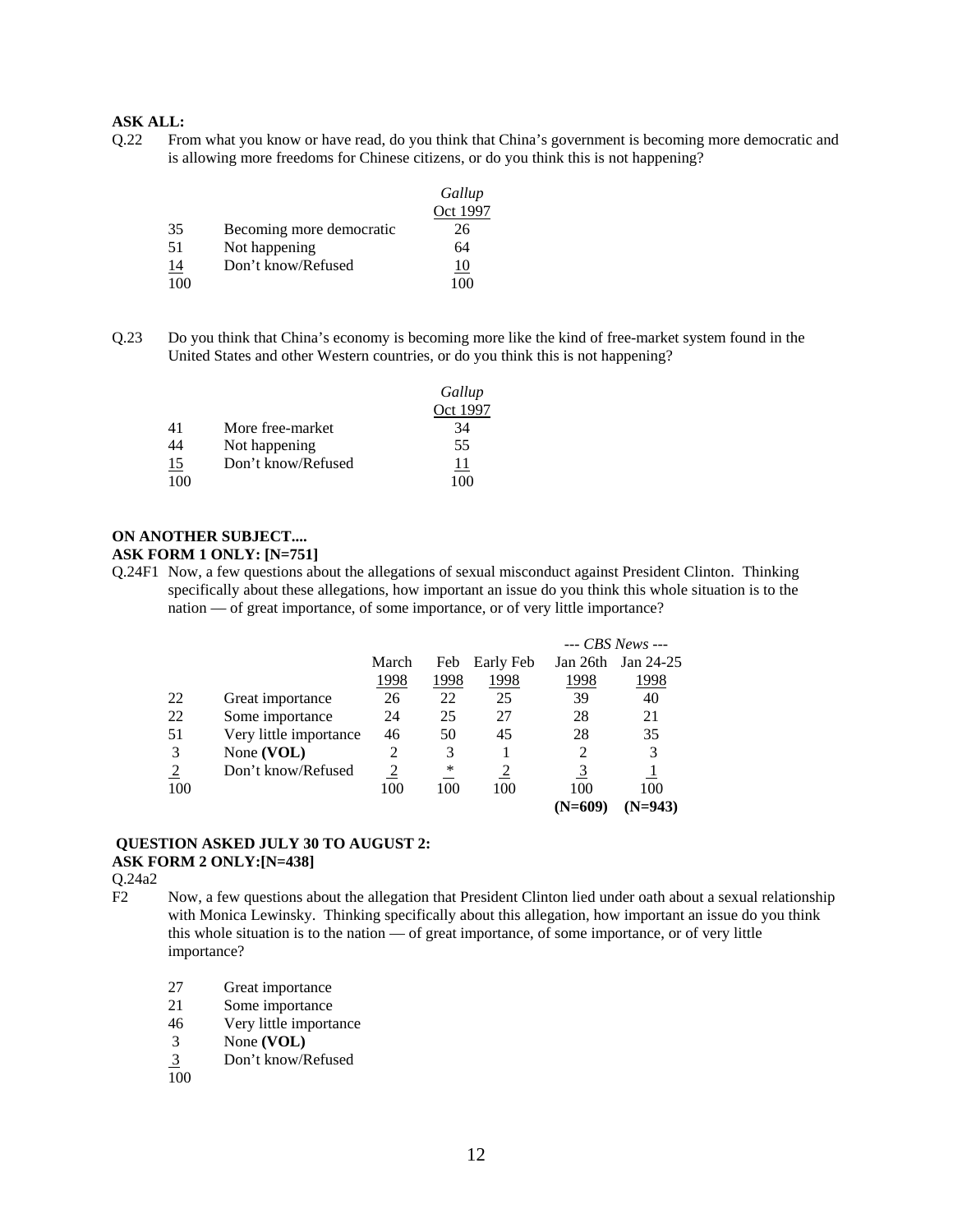- Q.25 Do you think Independent Counsel Kenneth Starr has taken MORE time than necessary in his investigation of possible sexual misconduct by President Clinton, or don't you think this is the case?
	- 70 More time than necessary
	- 24 Not the case
	- 6 Don't know
	- 100
- Q.25a Do you think President Clinton has delayed this investigation more than necessary by not saying more about the nature of his relationship with Monica Lewinsky, or don't you think this is the case?
	- 56 Delayed investigation

38 Not the case

6 Don't know

100

- Q.26 What do you think is most likely to happen when Kenneth Starr reports to Congress on his investigation? Will the report lead to impeachment hearings, OR will it simply embarrass the president but not lead to impeachment hearings, OR will it clear the president of any wrongdoing?
	- 13 Lead to impeachment hearings
	- 55 Embarrass the president
	- 20 Clear the president of any wrongdoing<br>
	22 Don't know/Refused
	- Don't know/Refused
	- $\overline{100}$
- Q.27 If Congress decides to begin impeachment hearings against President Clinton, how would you feel about the members who voted in FAVOR of beginning these hearings? Would your opinion of them be very favorable, mostly favorable, mostly UNfavorable, or very unfavorable?
	- 12 Very favorable
	- 22 Mostly favorable<br>25 Mostly Unfavoral
	- 25 Mostly Unfavorable<br>32 Very Unfavorable
	- Very Unfavorable
	- 9 Don't know/Refused
	- 100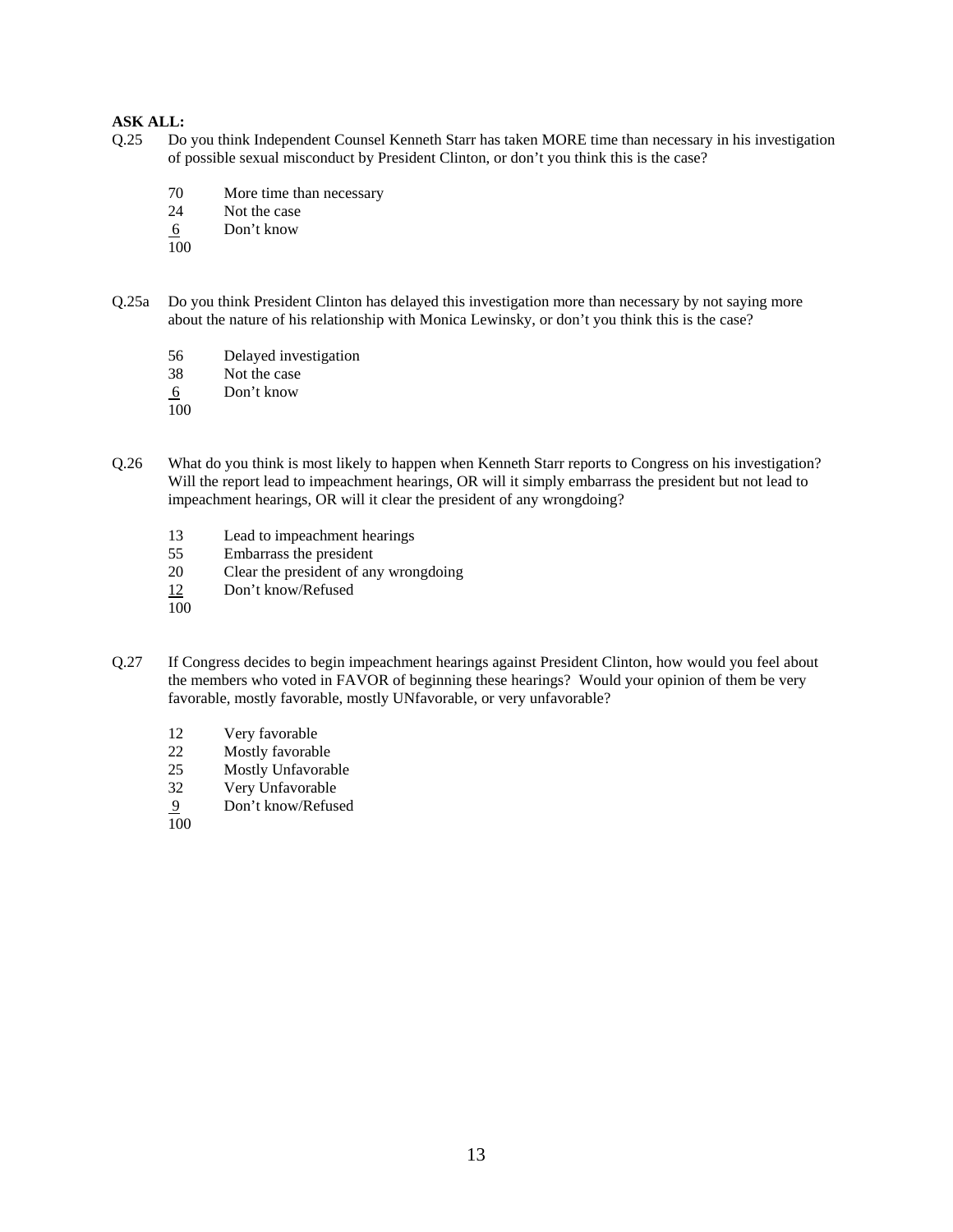Q.28 Now I'm going to describe some of the allegations being made in this matter. As I read each one, please say whether you think it is definitely true, probably true, probably not true, or definitely not true. (First,...) (Next,...) **(DO NOT ROTATE)**

|                |                                       | Definitely Probably<br>True | <b>True</b> | <b>Not True</b> | Probably Definitely<br>Not True | DK/<br>Ref |
|----------------|---------------------------------------|-----------------------------|-------------|-----------------|---------------------------------|------------|
| a.             | The allegation that Bill Clinton had  |                             |             |                 |                                 |            |
|                | sexual relations with Monica Lewinsky | 19                          | 51          | 14              | 7                               | $9=100$    |
|                | February, 1998                        | 9                           | 43          | 29              | 10                              | $9=100$    |
| $\mathbf{b}$ . | The allegation that Bill Clinton      |                             |             |                 |                                 |            |
|                | lied under oath about having an       |                             |             |                 |                                 |            |
|                | affair with Monica Lewinsky           | 20                          | 46          | 16              | 8                               | $10=100$   |
|                | February, 1998                        | 9                           | 40          | 31              | 11                              | $9=100$    |
|                | Gallup: Jan 28, 1998                  | 9                           | 37          | 31              | 13                              | $10=100$   |
|                | Gallup: Jan 25-26, 1998               | 18                          | 38          | 23              | 13                              | $8=100$    |
|                | Gallup: Jan 23-24, 1998               | 15                          | 40          | 26              | 10                              | $9=100$    |
|                | Gallup: Jan 21, 1998                  | 8                           | 41          | 28              | 15                              | $8=100$    |
| c.             | The allegation that Bill Clinton      |                             |             |                 |                                 |            |
|                | participated in an effort to obstruct |                             |             |                 |                                 |            |
|                | justice by getting Monica Lewinsky    |                             |             |                 |                                 |            |
|                | to lie under oath about the affair    | 14                          | 34          | 28              | 14                              | $10=100$   |
|                | February, 1998                        | 8                           | 32          | 36              | 16                              | $8=100$    |
|                | Gallup: Jan 28, 1998                  | 6                           | 30          | 36              | 16                              | $12=100$   |
|                | Gallup: Jan 25-26, 1998               | 14                          | 34          | 28              | 16                              | $8=100$    |
|                | <i>Gallup</i> : Jan 23-24, 1998       | 11                          | 35          | 31              | 14                              | $9=100$    |
|                | Gallup: Jan 21, 1998                  | 6                           | 33          | 33              | 18                              | $10=100$   |

- Q.28a1 Still thinking about these allegations, if Monica Lewinsky claims that she and Bill Clinton had a sexual relationship and he claims that they did not, who would you believe more — Monica Lewinsky or Bill Clinton?
	- 43 Lewinsky
	- 41 Clinton<br>7 Neither
	- 7 Neither **(VOL)**<br>9 Don't know/Ref
	- Don't know/Refused
	- 100

#### **QUESTION ASKED JULY 30 TO AUGUST 2: [N=877]**

- Q.28b1 When Bill Clinton testifies, what do think he will say? Will he continue to deny any sexual relationship with Monica Lewinsky, OR do you think he will say he did have a sexual relationship with her?
	- 73 Will continue to deny sexual relationship<br>13 Will say he did have sex
	- Will say he did have sex
	- 14 Don't know/Refused
	- 100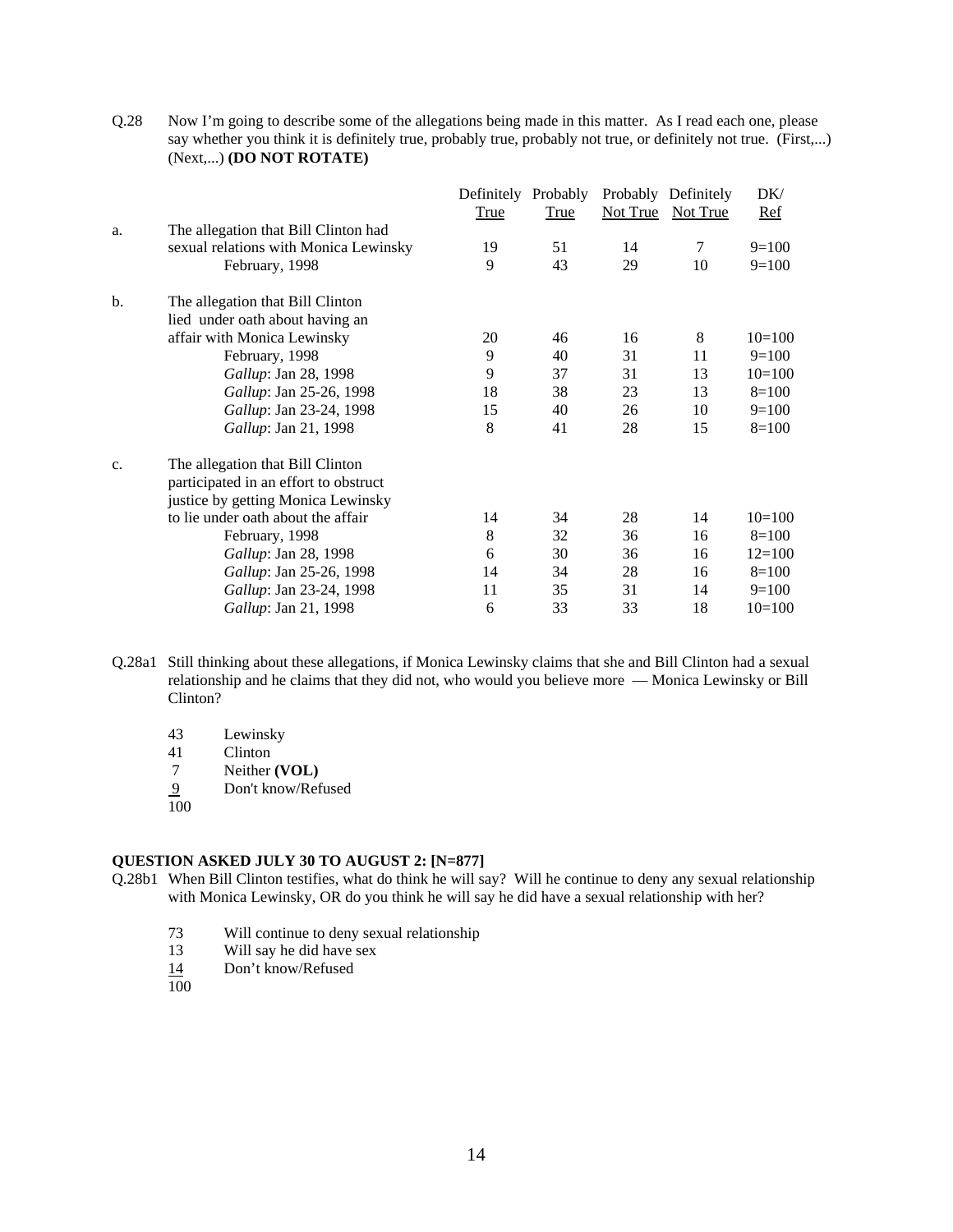#### **ASK FORM 1 ONLY: [N=595]**

Q.29 If it turns out that President Clinton lied under oath about having a sexual relationship with Monica Lewinsky, do you think that he should be impeached and removed from office, or not?

|          |                          | March | Early Feb |
|----------|--------------------------|-------|-----------|
|          |                          | 1998  | 998       |
| 31       | Yes, should be impeached | 40    | 50        |
| 63       | No, should not           | 55    | 46        |
| $\theta$ | Don't know               |       | 4         |
| 100      |                          | 1 O C | 100       |

#### **ASK FORM 1 ONLY: [N=595]**

Q.30 If it turns out that President Clinton encouraged Monica Lewinsky to lie under oath about the nature of their relationship, do you think that he should be impeached and removed from office, or not?

|          |                          | March | Early Feb     |
|----------|--------------------------|-------|---------------|
|          |                          |       | 998           |
| 41       | Yes, should be impeached | 48    | 48            |
| 53       | No, should not           | 47    |               |
| <u>6</u> | Don't know               |       | $\mathcal{L}$ |
| 100      |                          |       | 10C           |

#### **ASK FORM 2 ONLY: [N=594]**

Q.31 If there were conclusive proof that President Clinton lied under oath about having a sexual relationship with Monica Lewinsky, do you think that he should be impeached and removed from office, or not?

|     |                          | March |
|-----|--------------------------|-------|
|     |                          |       |
| 36  | Yes, should be impeached | 45    |
| 58  | No, should not           | 48    |
| 6   | Don't know               |       |
| 100 |                          | 100   |

#### **ASK FORM 2 ONLY: [N=594]**

Q.32 If there were conclusive proof that President Clinton encouraged Monica Lewinsky to lie under oath about the nature of their relationship, do you think that he should be impeached and removed from office, or not?

|     |                          | March    |
|-----|--------------------------|----------|
|     |                          |          |
| 44  | Yes, should be impeached | 54       |
| 49  | No, should not           | 38       |
|     | Don't know               | <u>8</u> |
| 100 |                          | 1 O C    |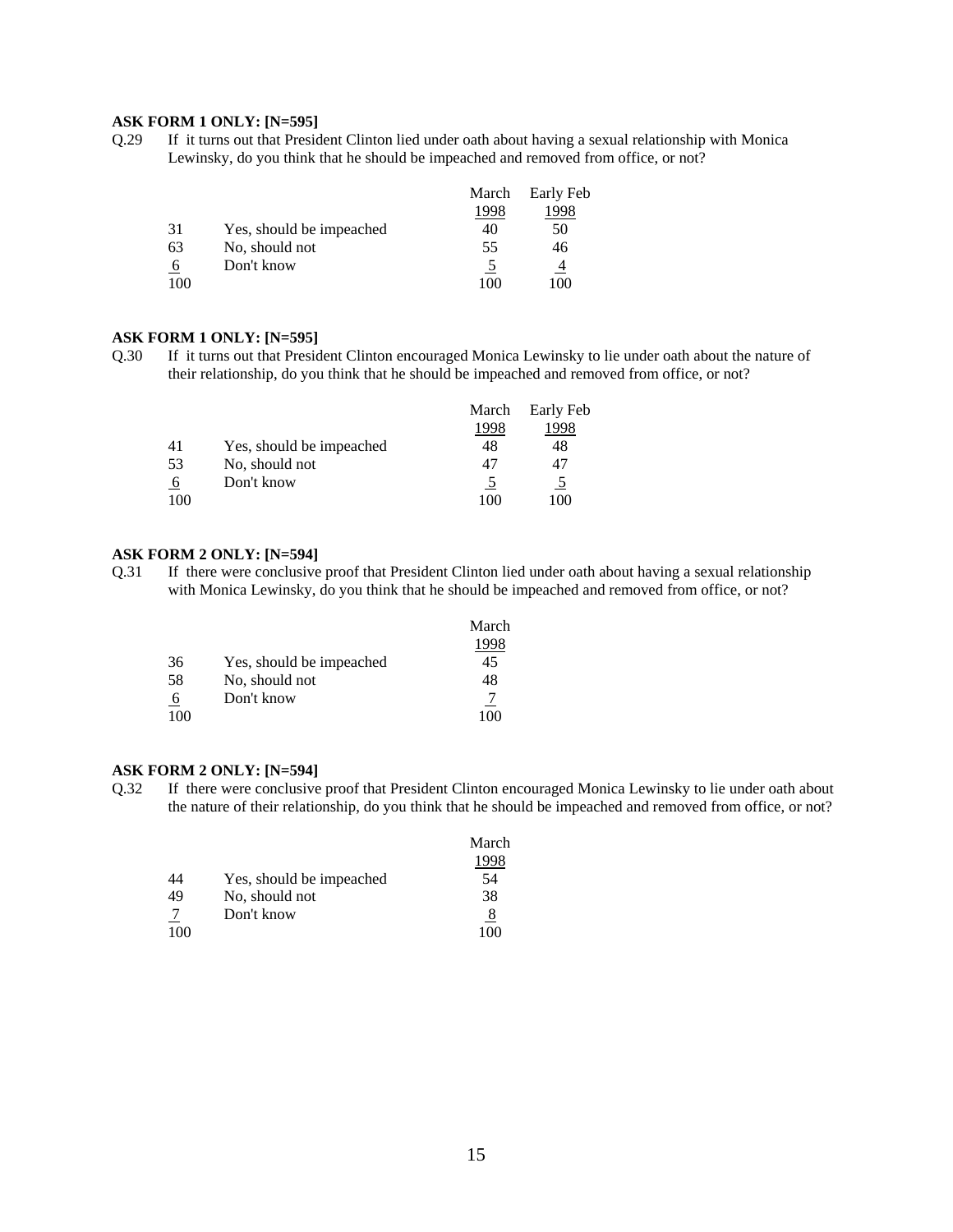### **QUESTION ASKED JULY 30 TO AUGUST 2:**

# **IF "2" IN Q.28a, ASK: [N=335]**

- Q.32a If Monica Lewinsky were to provide physical evidence to the grand jury, such as tape recorded messages Bill Clinton left on her answering machine or personal gifts that he gave her, would you still believe Clinton more than Lewinsky?
	- 57 Yes, would still believe Clinton
	- 32 No, would not<br> $\frac{11}{2}$  Don't know/Re
	- Don't know/Refused
	- $\overline{100}$

### **QUESTION ASKED JULY 30 TO AUGUST 2: [N=877]**

### **ASK ALL:**

- Q.32b If Bill Clinton were to tell the American public that he had an affair with Monica Lewinsky but lied about it under oath to protect his family, in your opinion should this be enough to end the matter, OR do think Congress should still consider impeachment hearings?
	- 60 Enough to end the matter<br>32 Congress should still cons
	- Congress should still consider impeachment hearings
	- Don't know/Refused  $\frac{8}{100}$